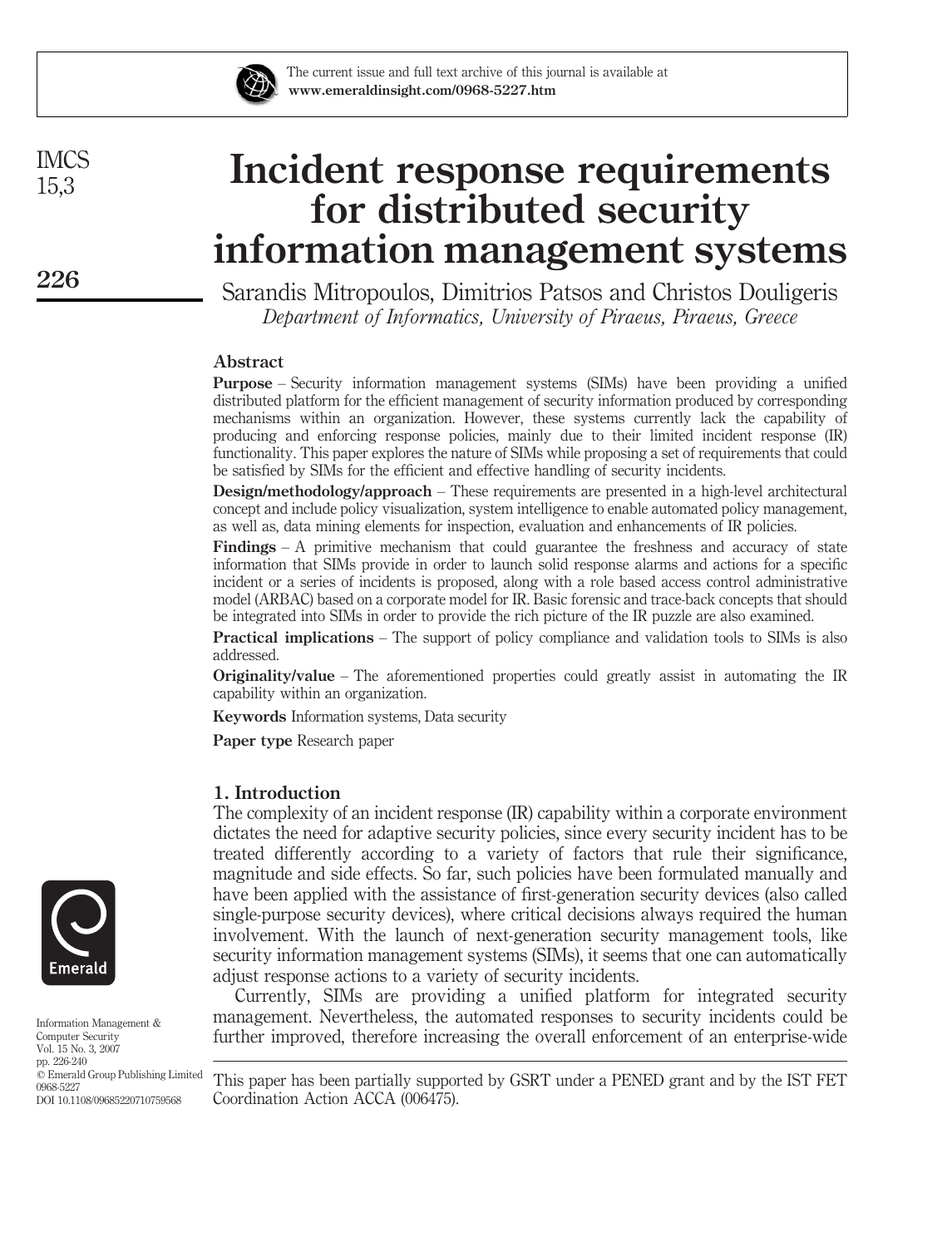security policy. The primary concern of this paper is to advance the way SIMs are evolving, taking under consideration that SIMs are an emerging technology.

More specifically, in this paper, we explore and describe the basic services provided by a SIM (like monitoring, event/data correlation, and root-cause analysis) and we propose the basic characteristics that should be incorporated in order to assist for automated responses, like policy visualization, administrative role-based access control, system intelligence to enable automated policy management as well as data mining elements for inspection, evaluation and enhancements of IR policies. We continue by proposing mechanisms that guarantee the freshness and accuracy ("liveness") of state information that SIMs provide in order to launch solid response alarms and actions for a specific incident or a series of incidents. This is very important since network security devices handle volatile and perhaps falsified data, or data that describe a state that has changed while the original state descriptive data are being delivered to the SIM. We later propose a role based access control administrative model (ARBAC) based on a corporate model for IR. Finally, we examine basic forensic and trace-back concepts that should be integrated into SIMs in order to provide the big-picture of the IR puzzle.

#### 2. The problem space

During the last decade, there have been tremendous advances in information security technologies that now form a necessary part of every modern IT environment. Firewalls (FWs) are perhaps the most celebrated ones, followed by intrusion detection systems (IDSs), content filtering (CF) technologies and dozens of others. The purpose of these systems is either to protect the corporate assets or detect the presence of a security incident, while providing limited response actions.

IR, on the other hand, is the process that intends to minimize the damage from security incidents and malfunctions that inevitably occur in a corporate environment, and monitors and learns from such incidents (BSI, 1999). IR has been always treated as an important aspect of every corporate information security policy, but there has been little progress in developing a solution or a standard that could automatically handle every security incident.

The obvious reason is that, unlike single-purpose security products (like FWs that enforce access control policies at the network perimeter, IDSs that perform pattern recognition of known attacks and inform the system administrators or antivirus software (AV) that checks every file against a database of signatures) a unified solution would require the processing power, intelligence, storage requirements, etc. of nearly all current and  $-$  probably  $-$  future security systems. More than this, these systems lack the capability of enforcing adaptive security policies, in the sense that they cannot easily communicate with other security systems, decide and automatically coordinate the appropriate response actions.

Apart from that, it is still at question how a single-purpose security device should handle a blended attack. Blended attacks contain two or more attacks merged together to produce a more potent attack (Hansman, 2003). For example, a traditional FW cannot detect the presence of a virus in a network connection but can hopefully log this – like any other – connection. On the other hand, a traditional host IDS or AV solution that could detect the virus payload cannot tell where this connection really originates from, but can also produce a detailed security log for this virus. In order to respond to

Incident response requirements

227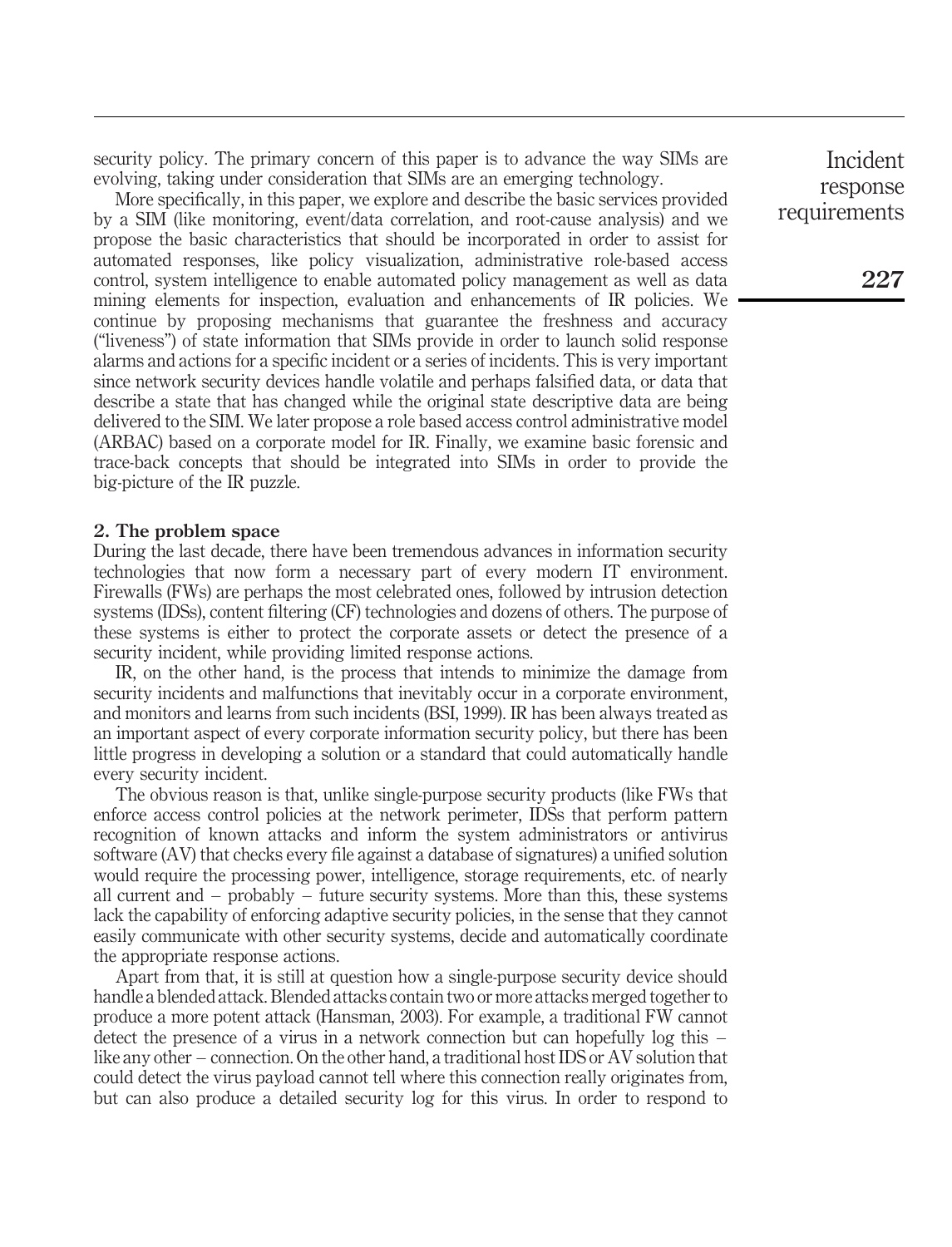this incident, an intelligent platform should correlate these two security logs and alert the system administrators. Keeping similar analogies, the problem is vital for complex corporate environments, where security events are related to complex systems and platforms. Like information is data in context, security events are security logs in context (of a given environment), and security incidents are security events in context (of certain correlation conditions).

One of the most recent advances, in the context of information security management, are the so-called SIMs that, under certain conditions, could provide the tactical solution to the automated IR issue. SIMs were originally developed to counter the log-correlation issue but provide some interesting features like policy compliance checking, security policy visualization, forensic information, etc. that are briefly explained in the following sections and could be used in enforcing an IR policy within an organization.

Our aim is to highlight the IR policy requirements that a SIM should provide, serving as a single point of response coordination.

## 3. SIM features

A SIM provides six fundamental functions regarding security-related information, as shown in Figure 1, that are briefly explained in the following sections.

#### 3.1 Audit log collection

The overall benefit of SIMs is based on their ability to read and consolidate audit logs, thus understanding security-related information. In modern corporate environments, security-related information comes from various sources: platforms (e.g. Windows, UNIX/Linux, proprietary operating systems, etc.), systems (e.g. servers, desktops, PDAs, laptops, etc.), applications (ERP, Database, CRM, Groupware, mail, custom, etc.), security systems (e.g. FWs, IDSs, AV, vulnerability scanners, etc), as well as, miscellaneous other sources (e.g. networks). Moreover, information regarding a security incident can be found in log files lying in completely different systems.





IMCS 15,3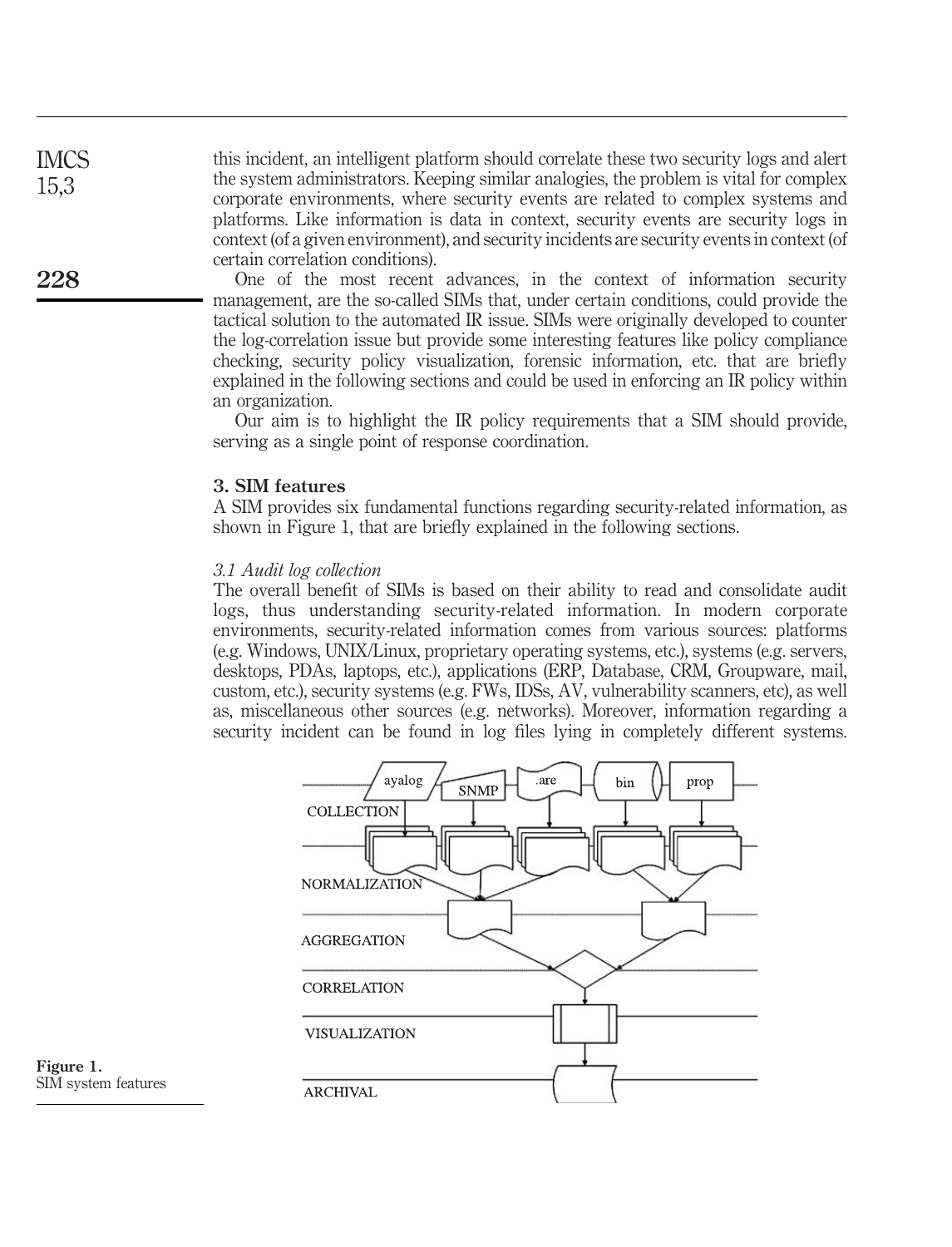For example, information regarding a worm could be possibly logged by the gateway (or the desktop) AV system, the operating system and, possibly, the IDSs or the FW as mentioned before. The first fundamental design concept of a SIM is that it should facilitate security log collection from heterogeneous sources and facilitate security knowledge. Finally, different systems log the same security incident differently. For example, a Windows web server log file might contain an HTTP connection message. The same information comes from the FW as "successful connection to TCP port 80."

# 3.2 Normalization

By default, most systems are not configured to produce any security logs. Even if the case is that all systems were configured to log specific information, the issue is how to extract the potential security information since there is no globally accepted standard for security logging.

For example, UNIX/Linux systems mainly use the syslog technology, Windows systems use the.evt format, network devices use the SNMP technology to send and receive traps, while many applications use text or proprietary binary formats to log security information. Therefore, the second fundamental design concept of a SIM is that it should be able to normalize the various formats and sizes of log information collected. Typically, the form of a normalized security log is a  $n \times 1$  matrix, having the abstract format of Figure 2

However, we have to state that there are currently some important international standardization efforts regarding security logs like CIDF (Feiertag et al., 1999), IETF IDMEF (Debar et al., 2005) and IODEF (Arvidsson et al., 2001). Their explanation is beyond the scope of this paper.

## 3.3 Aggregation

After security logs have been collected and normalized, the third fundamental design concept of a SIM is their ability to aggregate different event streams. For example, if an attacker uses an automated tool to break into a system account, a system would produce dozens of log entries, one for every attempt. This result is redundant and, most of the time, useless information, which is often treated as "noise." According to a survey conducted by Aberdeen Group (2003), nearly 75 percent of IDSs information and approximately 95 percent of the desktop information are irrelevant security noise, as shown in Figure 3.

#### 3.4 Correlation

The fourth fundamental design principle of a SIM that is closely related with IR policies is their ability to correlate events coming from various sources and therefore provide information about incidents, not merely about signs of attacks. For example, a network attack (like an intrusion attempt) can be concurrently logged in multiple systems like FWs, proxy servers, IDSs but certain alerts about an attack cannot be triggered unless this information is correlated and certain thresholds are reached.

In security, "event correlation" can be defined as improving the threat identification and assessment process by looking not only at individual events, but also at their sets, bound by some common parameter ("related") (Chuvakin, 2004).

| system | Event<br>'vpe | src<br>TD.<br> | Dst<br>TD.<br>ᅭ | $D_{\rm ext}$<br>$-11$<br>√um | error<br>ode | omments |
|--------|---------------|----------------|-----------------|-------------------------------|--------------|---------|
|--------|---------------|----------------|-----------------|-------------------------------|--------------|---------|

Figure 2. Abstract format of a normalized security log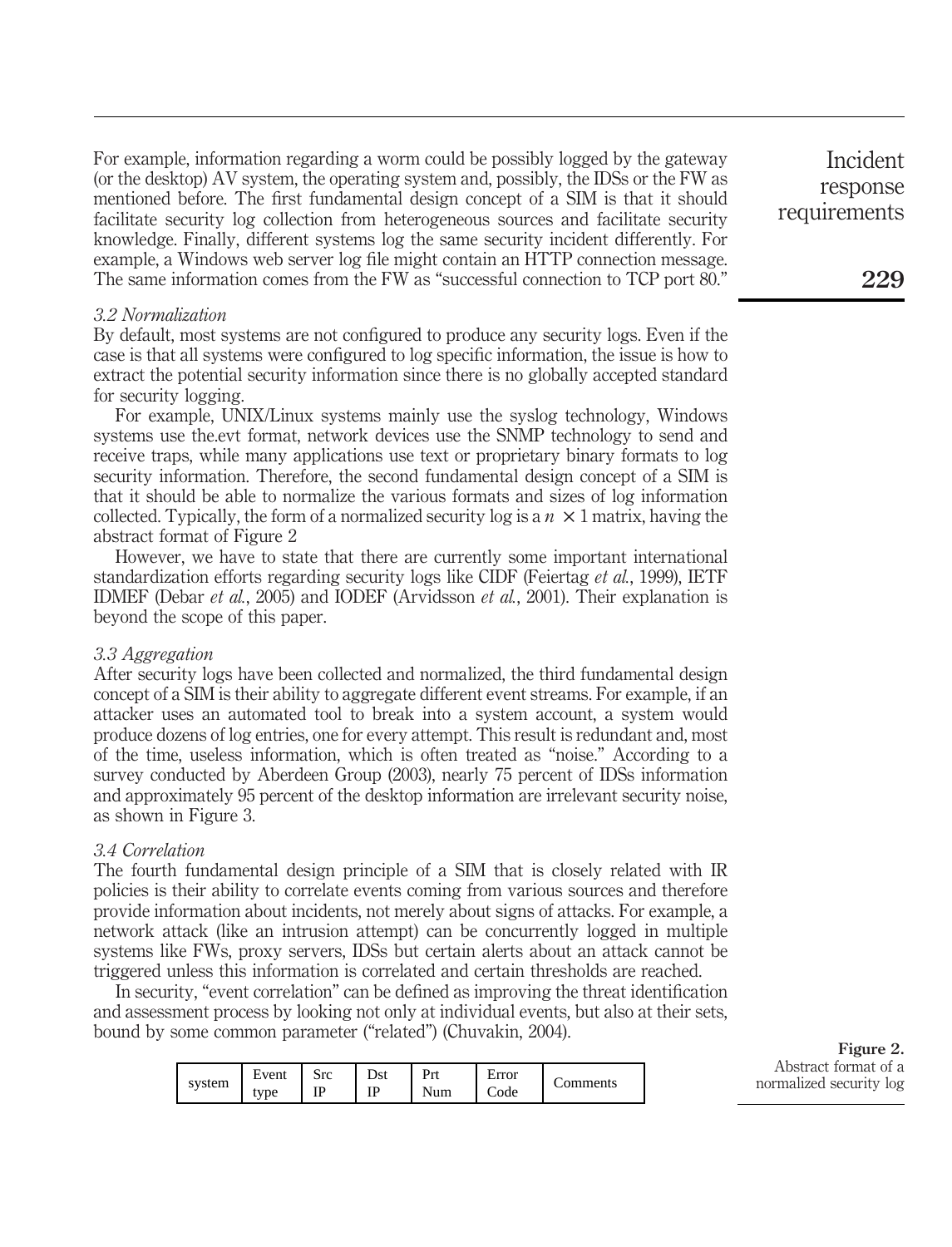

## 3.5 Visualization and reporting

The fifth fundamental design principle of modern SIM systems is their ability to provide a graphical representation of a security incident. For example, if an incident is targeting a specific system the SIM can provide a graphical map of the affected topology while providing side-information regarding this specific system or, in some cases, the complete path from the entry point to the target system. Furthermore, it has to provide clear reports about an incident in a chronological and time-consistent form and, in some cases, important forensic information (as described in section 4.7).

## 3.6 Archival

Finally, the sixth fundamental design principle of a SIM is their archiving capability. Considering that it primarily acts as an audit log collection storage area, a SIM must provide a large enough database to store raw audit data while on the other hand it has to maintain an archive of past incidents, therefore facilitating various policy compliance issues.

#### 4. IR requirements

An IR policy usually comprises of six different phases (NIST, 2004; Mitropoulos et al., 2006):

- (1) Preparation phase, where all the necessary preventive and detective countermeasures are configured according to what the IR policy states.
- (2) Identification phase, where various pieces of information regarding an incident are collected and the incident is categorized according to certain conditions.
- (3) Containment phase, where short-term solutions are applied according to the incident's magnitude and severity.
- (4) Eradication phase, where mid-term and long-term actions are taken in order to prevent the incident's recurrence.
- (5) Recovery phase, where the incident is completely eliminated from the affected systems that are possibly configured from scratch.
- (6)  $Follow-up phase$ , where the actions taken against a specific incident are documented and archived, while the IR policy is refined.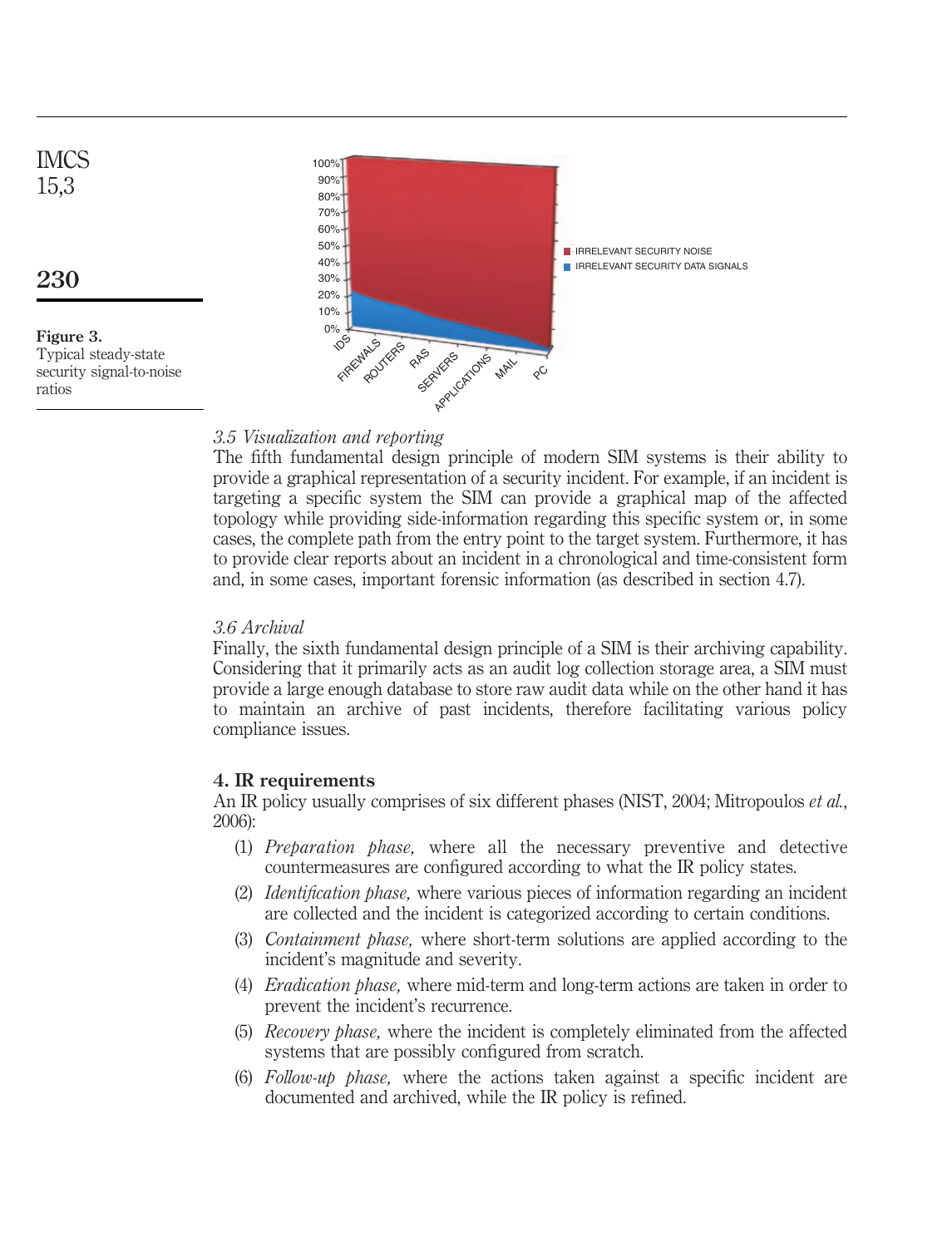The identification phase is the most mission-critical phase since this is when an incident is assessed and categorized where all the other following phases and actions taken are primarily based on this decision. This is where the SIM features can provide useful information in order to reach useful conclusions before taking any actions against a specific security incident. In the following sections, we provide the most important requirements that should be incorporated in SIMs, in the context of IR.

#### 4.1 Open architectures and integration with the core infrastructure

A fundamental design concept for next generation SIMs is their open architecture. Currently, most commercial products fall into one of the following main categories: open-source, vendor specific, and vendor-independent.

Open source SIMs provide a global open platform while leaving the open-source community to develop software agents to support vendor specific devices (like routers, switches, FWs, antivirus engines, etc.). On the other hand, vendor-specific SIMs support their full range of products using proprietary methods for information exchange and often little support for global system requirements (e.g. a vendor can produce FWs and IDSs but no AV). On the other hand, there is a limited or no support for third-party or competitor products. Finally, vendor-independent products seem to provide full support for a wide range of products of various vendors but they cost a significant amount of money (since a lot of R&D is involved in the process of development) and they follow a rather "closed" architecture, so it is not easy for custom agents to be developed and incorporated into the SIM.

Apart from the main developing technology, support of a standardized security event format is also essential for enforcing an automated IR policy. Most of the times, security incidents are spread within seconds so it is crucial for a SIM to collect, normalize, aggregate and correlate security events in real time so as to reach conclusions regarding the scope, magnitude and severity of a security incident to trigger containment and eradication actions (manually or automatically). Furthermore, when security information has to be exchanged between an organization and an analysis centre or a third-party computer security incident response team (CSIRT), this must be done in a unified and standardized format to avoid misinterpretation of sensitive security data.

According to the escalation level a security incident has, appropriate response actions are triggered (Mitropoulos et al., 2006). This classification is based upon the correlation of various pieces of security information, which can be found in completely different systems. It is therefore of major importance that the correlation engine is accurate, facilitating trusted databases of signatures or patterns of attacks, so that appropriate response and remedy actions are taken.

#### 4.2 Integration with vulnerability assessment tools

Vulnerability assessment is the process of discovering potential weaknesses in a given infrastructure. Vulnerabilities are categorized in various categories with a variety of classification methods. Formally, there are many vulnerability lists that entitle and describe vulnerabilities. Perhaps, the most celebrated are the computer emergency response team's (CERT) advisories at Carnegie Melon Software Engineering Institute, the Mitre's Common Vulnerability Enumeration program, the Symantec's Bugtraq, the Nessus' vulnerability list and others. In this context, it is important for a SIM to be able to be integrated with one – or more than one – vulnerability list in order to gain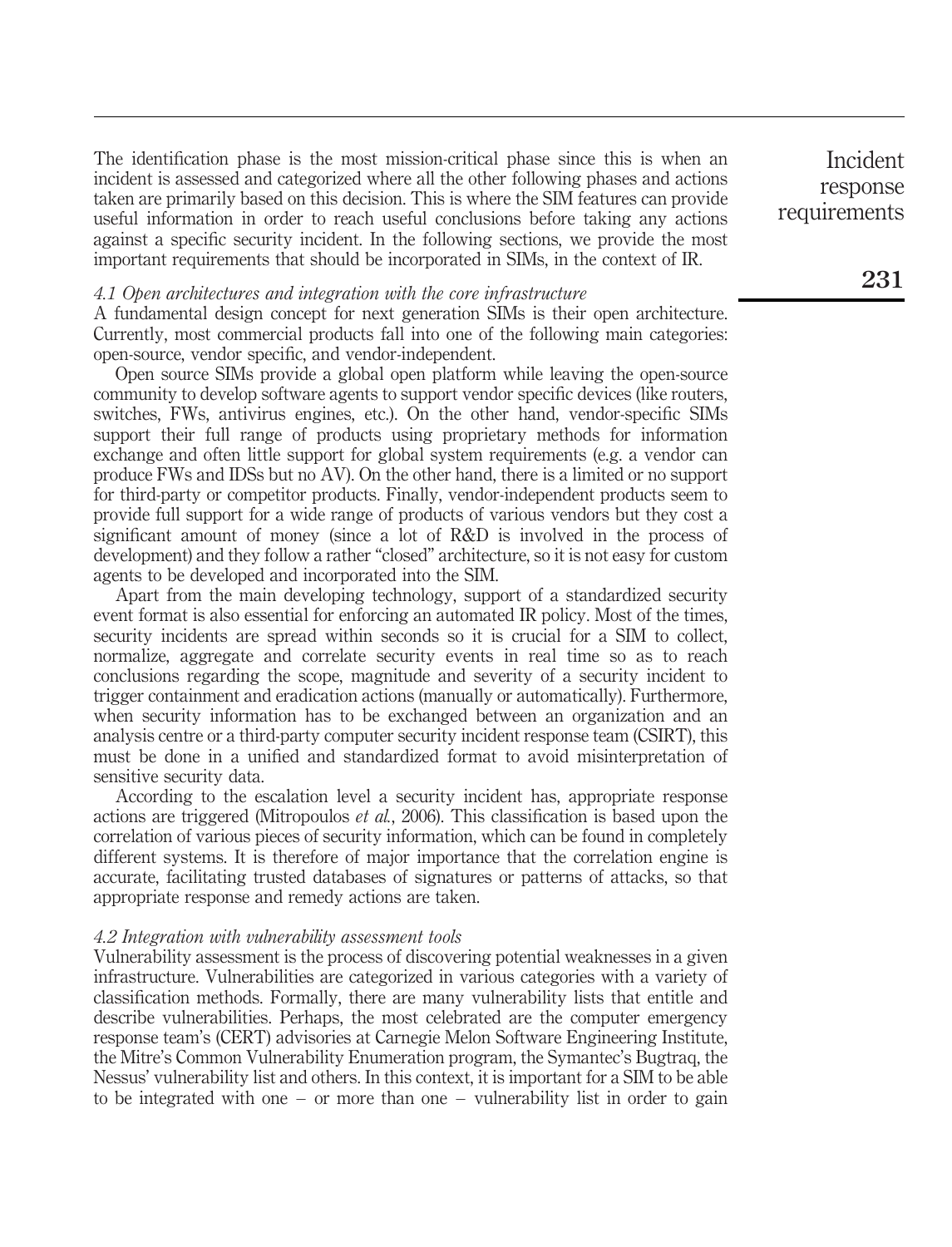important information for the response action. Apparently, by integrating vulnerability lists and by understanding IDS information, a SIM could possibly estimate real incidents and reduce false alarms. This is actually true, since many of the false positives associated with an IDS can be mitigated by considering only the vulnerabilities of a – given – protected network. This level of information could result in a higher level of confidence that a system is under immediate threat and decide for appropriate response actions (Gula, 2005).

#### 4.3 Knowledge base

IMCS 15,3

232

Modern attacks usually carry out a combination of known attack tactics, known as blended attacks. For example, Nimda worm was initially exploiting a flaw in e-mail clients without requiring the user to open the file attached (CERT, 2001). The payload infected immediately file shares and web servers. Nimda then exploited vulnerabilities in web browsers to spread to other client machines. In blended threats, the sequence of events can happen in any order, mostly depending on the vulnerabilities exploited. A detailed description of blended attacks, vulnerabilities and buffer overflow techniques in computer viruses can be found in Chien and Ször (2002). In this context, a blended threat can trigger a number of different events logged by different systems and correlated by the SIM. When this is the case, different patterns would be detected by the IDSs, the FW(s) or the antivirus system and different individual actions would be taken.

The issue of correlating security information into security incidents requires intelligence that may not be available in security logs or network traffic data. SIM systems should incorporate or provide a knowledge base that includes information about attack signatures and heuristics as well as statistical relationships between attacks. Relationships between security event alerts and event interpretation are basically described by the so-called production rules, a superset of attack signatures.

A sample production rule is described in the following pseudo-code piece to describe an unauthorized change in a web site (Sullivan, 2005):

http Unauth change rule:

```
IF there is an HTTP event in the IDS AND
 the http_user_is not a "Trusted_Admin" AND
 the http_command is "http_put" AND
 the http_reply is "success"
then
 issue the alert– http_unauth_change_attack
ENDIF
```
A formal description of an attack specification language that describes attacks can be found at Krugel et al. (2001). Production rules can also be used during the aggregation function. For the above simplified paradigm, three different security events were aggregated to one incident and an appropriate response action was initiated by the corresponding alert issued. Moreover, a production rule can detect and initiate responses to anomalous events while they can be added to the knowledge base without requiring changes to the existing production rules.

However, we must consider important factors like rule timeout (how long the rule will be in a certain state), transition (when a certain rule is changed) and action (what is the actual response) (Chuvakin, 2004).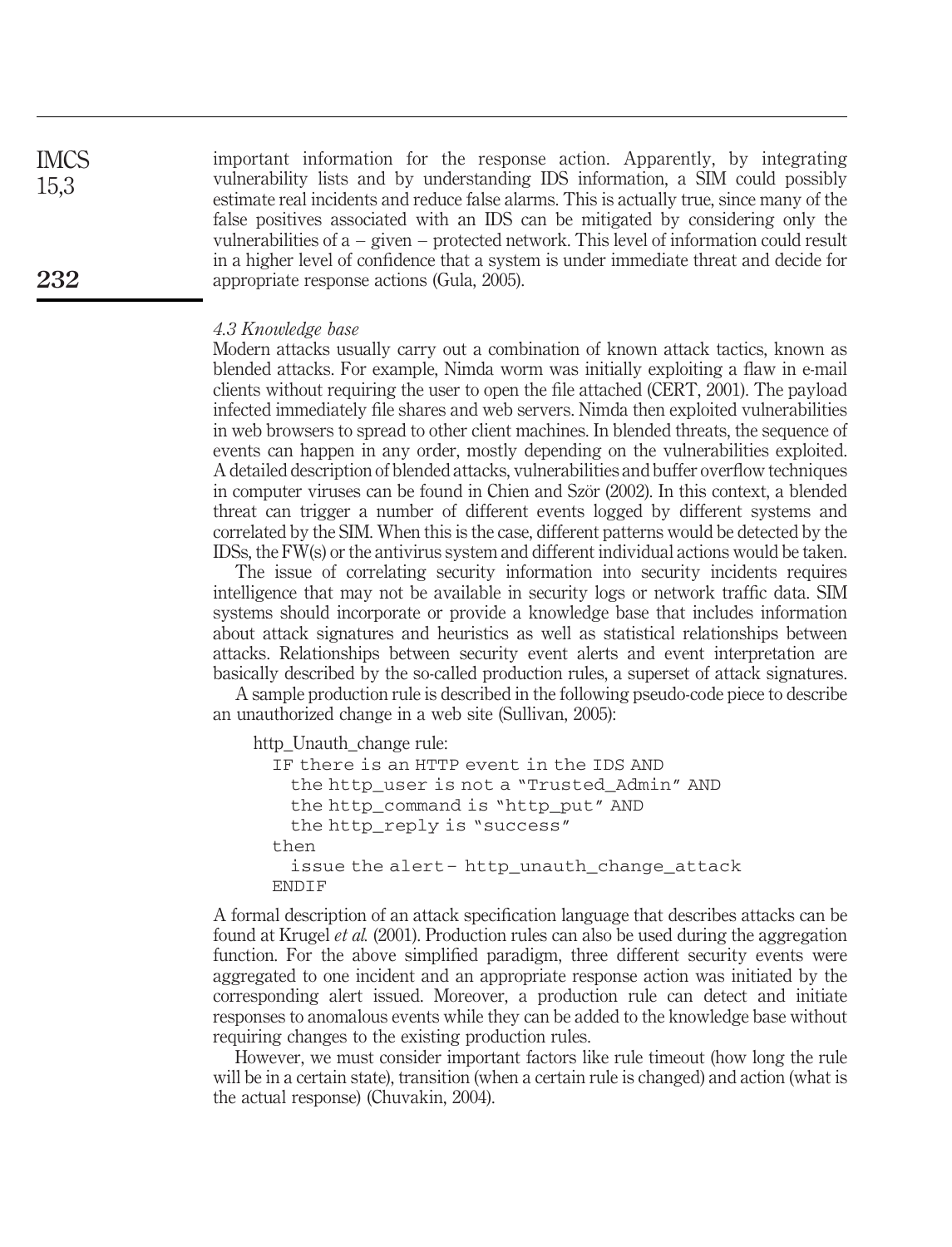#### 4.4 Information freshness and liveness

Two very important aspects when correlating security incidents or providing information regarding a security incident are the properties of "freshness" and "liveness." When a SIM is correlating security logs from various sources and provides state information regarding an incident, it also has to provide some form of assurance that this information is on one hand "fresh" (i.e. information origin and integrity are checked) and on the other hand "live" (i.e. there has been no modification to this state ever since it was produced by the SIM).

Freshness mechanisms require the use of globally synchronized clocks within the boundaries of a corporate IT environment. This requires that the whole infrastructure either has reliable access to an accurate time source (e.g. national radio broadcast time) or the NTP protocol is used for all systems (IETF, 1992), or – at regular time intervals – an authentication protocol not based on physical time-stamps is used (e.g. use of logical time stamps or numbers used once – nonces).

Logical time-stamping mechanisms imply that every pair of communicating entities (e.g. a log source and the SIM engine) store a pair of sequence numbers used only in communications between that pair. An example logical time-stamping mechanism is described in the following.

Assuming that the SIM engine and an event source are the communicating parties A and B, respectively, both A and B have to maintain two counters:  $N_{AB}$  and  $N_{BA}$ . Every time A sends B a message, the value of  $N_{AB}$  is included and  $N_{AB}$  is incremented. Every time A receives a message from B, then the sequence number put in the message by B (N say) is compared with  $N_{BA}$ :

- If  $N > N_{BA}$  then the message is accepted as "fresh" and  $N_{BA}$  is reset to equal N.
- If  $N \leq N_{BA}$  then the message is rejected.

On the other hand, a nonce-based protocol requires that when A sends B a nonce as a challenge B includes the nonce in the response to A. Because, the nonce has never been used before, A can verify the freshness of B's response (given message integrity is protected by some cryptographic functions). An example simplified nonce and integrity mechanism is described in the following:

- $\cdot$  B  $\rightarrow$  A:  $M_1 = R_B$  || Data<sub>1</sub>
- $\cdot$  A  $\rightarrow$  B:  $M_2$  = Data<sub>3</sub> || f  $K_{AB}$  ( $R_B$  || B || Data<sub>2</sub>),

where  $R_B$  is a random number sent by B to A, Data<sub>1</sub>, Data<sub>2</sub> and Data<sub>3</sub> are data strings exchanged between A and B,  $f K_{AB}$  is a cryptographic check value using a symmetric cryptographic key  $K_{AB}$ . In the previous mechanism, B's identity is included in the message sent from A to B so that B can be sure that the message is intended for it.

#### 4.5 Handling of encrypted traffic

In most corporate environments, cryptographically protected communications are a commodity. Common applications of that kind include remote systems management and encrypted peer communications that are mostly using conventional cryptographic mechanisms as well as e-commerce applications that are mostly based on asymmetric cryptographic mechanisms. By default, security systems are not able to examine encrypted traffic unless this traffic is decrypted at the endpoint. For example, if a corporate site serves a web-based application using the SSL protocol, then all traffic is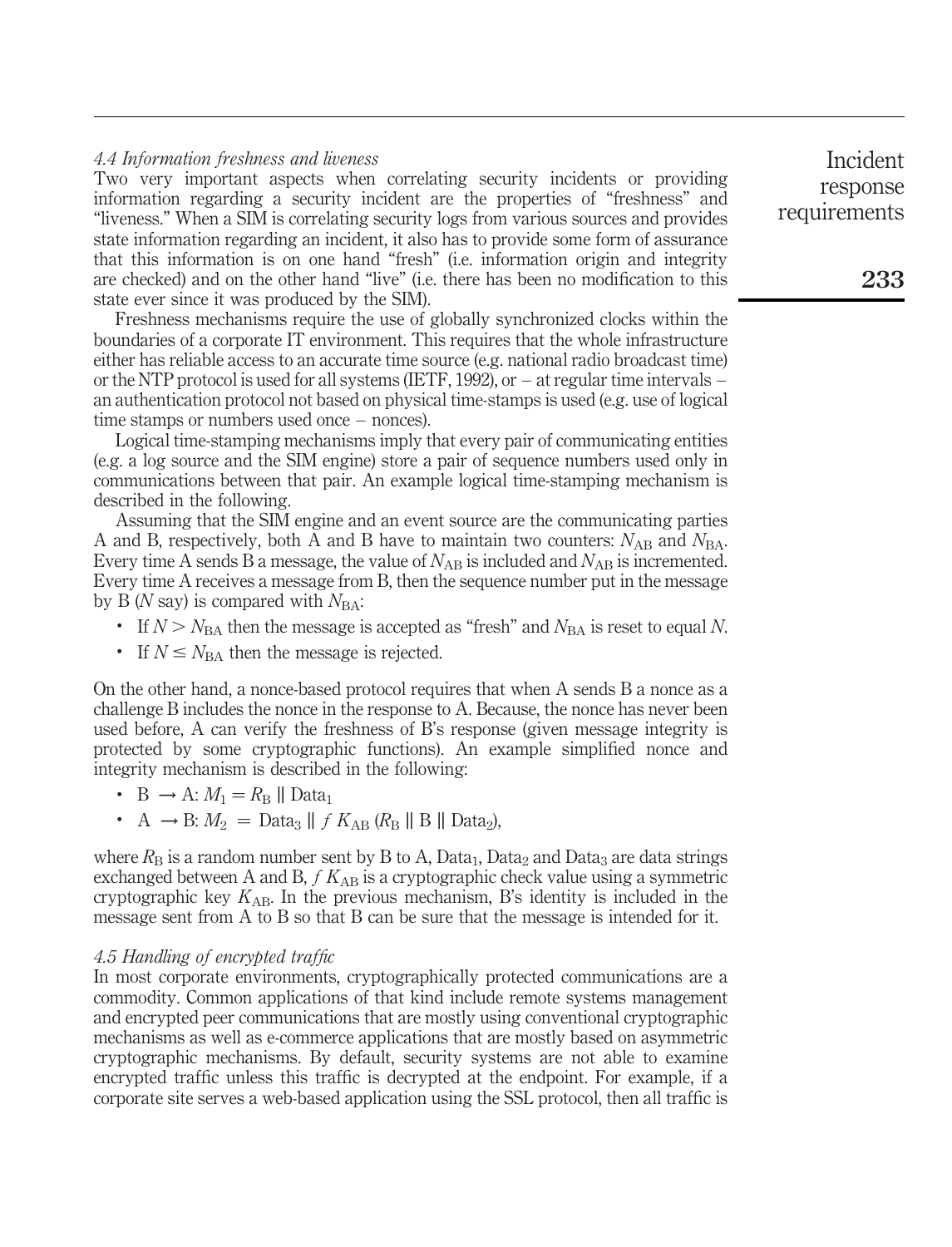| <b>IMCS</b><br>15,3 | directly passed through the FW and network-based IDSs and the data stream is<br>decrypted only at the endpoint. If a data stream carries a malicious payload, and the<br>endpoint is not appropriately protected then the attack will be successful and not |
|---------------------|-------------------------------------------------------------------------------------------------------------------------------------------------------------------------------------------------------------------------------------------------------------|
|                     | detected (and neither logged in some cases).                                                                                                                                                                                                                |
|                     | In modern security systems, encrypted traffic is handled either by some special                                                                                                                                                                             |
|                     | cognity products that partorm CCI of loading functions or form on integral part of                                                                                                                                                                          |

security products that perform SSL off-loading functions or form an integral part of high-end FWs or intrusion prevention systems (IPSs). Whatever the case, a SIM has to be aware of encrypted communications through detecting and logging specific information.

## 4.6 Role-based access control administration and support

234

When an IR policy is implemented within an organization many different corporate and external parties (known as IR contacts) have to participate, each one serving different roles and having different responsibilities. An abstract IR management framework was proposed in Mitropoulos et al. (2006). Based on this framework and following the NIST proposed standard for role based access control (RBAC), we propose the most important corporate roles in an attempt to define RBAC functions that have to be, in turn, supported by a SIM (Ferraiolo  $et$   $al$ , 2001). We define public information as the pieces of information regarding an incident that can be handed to third-parties for further analysis. We define as private the information that must be scrutinized before handed to third-parties.

- . Users (U) the corporate users are obliged to report every security incident through a management channel. In our case, the SIM serves this purpose. In other words, Users have only "append" (blind write) access rights of private and public information to the SIM through specific channels (e.g. the corporate users).
- *Managers (M)* the managers, according to their scope, must have "read only" access to the SIM. The IR capability leader should have fully privileged read permissions both to private and public information in order to complete the security picture of an incident (e.g. the IR capability leader, senior management, etc.)
- . Administrators (A) the administrators should have both "read" and "write" access to private and public information of the SIM (i.e. systems and network administrators, members of the CSIRT, etc.).
- . Support staff (SS) other people with "read" access limited to private information (e.g. human resources, help desk, etc.)
- . Information dissemination executives (IDE) people that are authorized to disseminate information to third parties should have read access to public information (e.g. corporate investigations group, information security officer, legal advisor, etc.).

The ISO/ODP standard defines that a role is an "identifier for a behavior, which may appear as a parameter in a template for a composite object, and which is associated with one of the component objects of the composite object" while a behavior is a "collection of actions with a set of constraints on when they may occur" (ISO, 1995). In this context, a management policy should be used to define the obligations and authorizations for a given group of managers, as well as the behavior expected from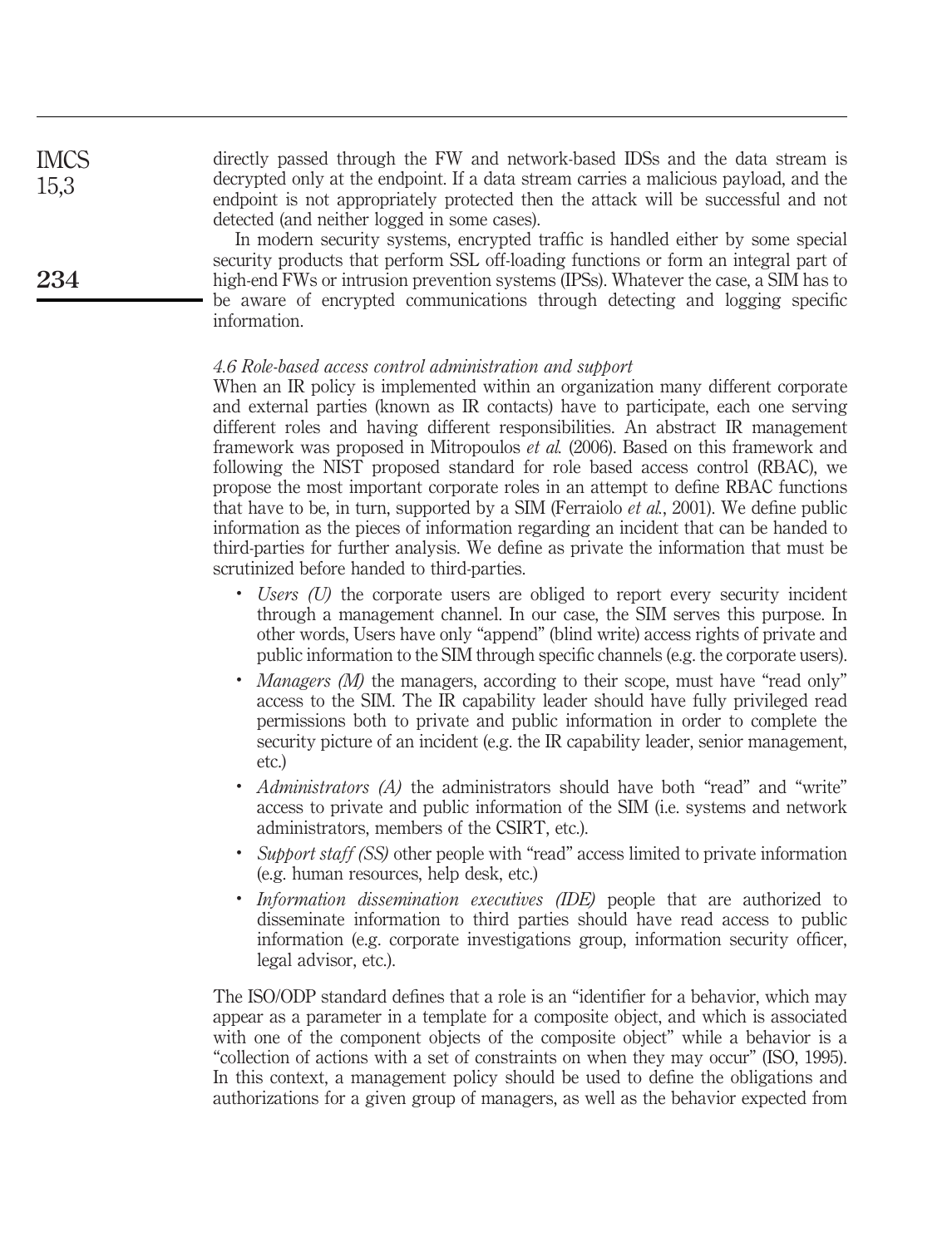managers assigned to a particular organizational position, or to a system management platform. According to Lupu and Sloman (1997), a role is a set of policies applied to a group (domain) of managers, so-called position domain (PD). In turn, managers can be assigned to or removed from a role without redefining the role policies. Furthermore, roles should interact with each other and have obligations and authorizations towards each other. Thus, all the proposed roles can be defined as a set of obligations/authorizations (positive and negative permissions) towards each other and towards the SIM.

Finally, all roles, in the context of IR, must be mutually exclusive in order to prevent unauthorized modification to sensitive forensic information kept by the SIM. In other words, each role corresponds to a separate PD. An alternative solution using the ARBAC97 administrative model could also be used, however this is among our next research steps (Sandhu et al., 1999).

#### 4.7 Exception handling

IR is not a static process and is heavily dependent on the business needs of an organization. Based on this, what may consist abnormal activity for an organization may not be the case for another. Also, even within a security domain that is mandated by a formal security policy, there may be the need for exception handling (in order to avoid policy violation).

As an example, the CSIRT of a Financial Institution should normally have privileged access to security or hacking sites (e.g. in order to be informed of virus outbreaks or attacking targets) that ordinary users are usually restricted from, so there may be the case that CSIRT are violating the user access policy (since they could be also "users" themselves).

Apart from that, exceptions form an important aspect of IPSs that perform behavioral analysis apart from single attack pattern recognition. Even if there is a successful intrusion to a corporate site, the IR policy may not require that this intrusion is stopped (e.g. by terminating the connection) since there may be the need to collect important information regarding the attack source (e.g. through a trace-back mechanism) or gather electronic evidence to be later used as evidence during a forensics analysis.

In terms of using a SIM to enforce an IR policy, exceptions have to be carefully managed either when collecting or correlating security events as well as when response actions are mandated from the SIM to the affected hosts (e.g. by the use of SNMP, CISL or STATL commands (Eckmann et al., 2002)).

#### 4.8 Forensics information and chain-of-custody

Digital Forensics is the science dealing with the "preservation, identification, documentation and interpretation of computer data" (Kruse and Heiser, 2002). A vital element of every forensics analysis is the proper timeline of events as well as the handling or the response actions taken so that the analysis is preserved from accidental or malicious modification.

In order to accomplish this, a SIM should preserve information tagged as "forensic information" in a secure area. Among others, the most important security services that a SIM should provide to this area are:

. Identification and authentication – so that only the authorized users are granted access to this sensitive information, whereas their identity is verified. Use of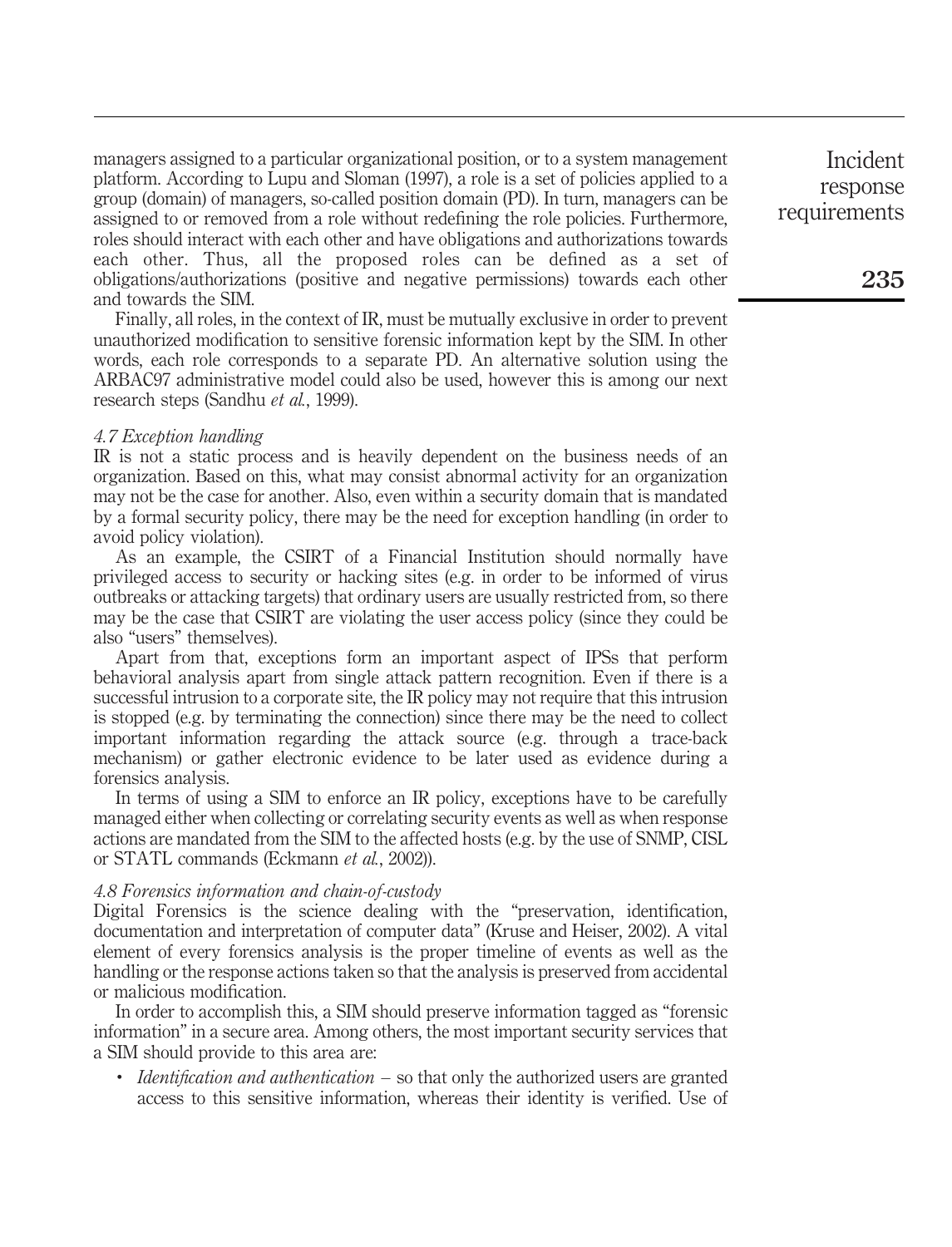| <b>IMCS</b><br>15,3 | strong authentication mechanisms like one-time-password mechanisms (OTPs)<br>or qualified signed certificates must be supported whereas all communication<br>should be encrypted.                                                                        |
|---------------------|----------------------------------------------------------------------------------------------------------------------------------------------------------------------------------------------------------------------------------------------------------|
|                     | • Access control and authorization – based on a role-based access control model<br>(see Section 4.5) so that users get only the permissions implied by the IR Policy.                                                                                    |
| 236                 | • Accountability and auditing – is needed to log all security relevant actions in<br>order to make users accountable for their transactions. Audit trails are used to<br>find patterns of abnormal use which are often a sign of (attempted) compromise. |

Finally, based on the RBAC policies described in section 4.5 and the synchronization techniques presented on section 4.3, the SIM should automatically provide the so-called "chain of custody" for a forensics analysis. The chain-of-custody is usually requiring the following information for the affected system and can be used as evidence to courts:

- . the location (within the corporate premises) of the system;
- . the IP address, conventional name and any other logical information regarding the affected system;
- . the names of the employees that could possibly have access to this room;
- . the location of the individual computer system on the room;
- . the state of the system (preferably a photograph of the system to displaying all the visible information at this time);
- . the serial numbers, models and makes of all the components of the system examined; and
- . the peripherals attached to the system.

#### 4.9 Trace-back integration

Apart from providing detailed information regarding a security incident, a SIM must be capable of tracing the source(s) of it, i.e. to perform trace-back functions, in order to reach to the actual attacker(s).

The trace-back problem is to identify the actual IP addresses of hosts  $h_{n-1}, \ldots, h_1$ given the actual IP address of host  $h_n$ , when  $C = h_1 + h_2 + \cdots + h_i + h_{i+1} + \cdots + h_n$ is the connection path between hosts  $h_i$  (where  $i = 1, \ldots n$ ). It is of major importance for a SIM to be able to integrate related trace-back mechanisms when situations require so. Since, running in application level, a SIM could either incorporate IP marking techniques or ICMP trace-back that operate in the network-level or either application level trace-back mechanisms, such as the IDIP (Schnackenberg et al., 2002; Feiertag et al., 1999). We refer the reader to Mitropoulos et al. (2005) for a categorization of trace-back mechanisms and to Kuznetsov et al. (2002) for a performance evaluation of IP trace-back methods.

In terms of IR, a SIM provides the big picture of a security incident by providing visual information on global or selected topology maps. When integrated with appropriate trace-back mechanisms it should facilitate a connection tracing (e.g. by a "trace" command issued by the SIM on the topology map) beyond the boundaries of the corporate network and a complete reconstruction of the attack path.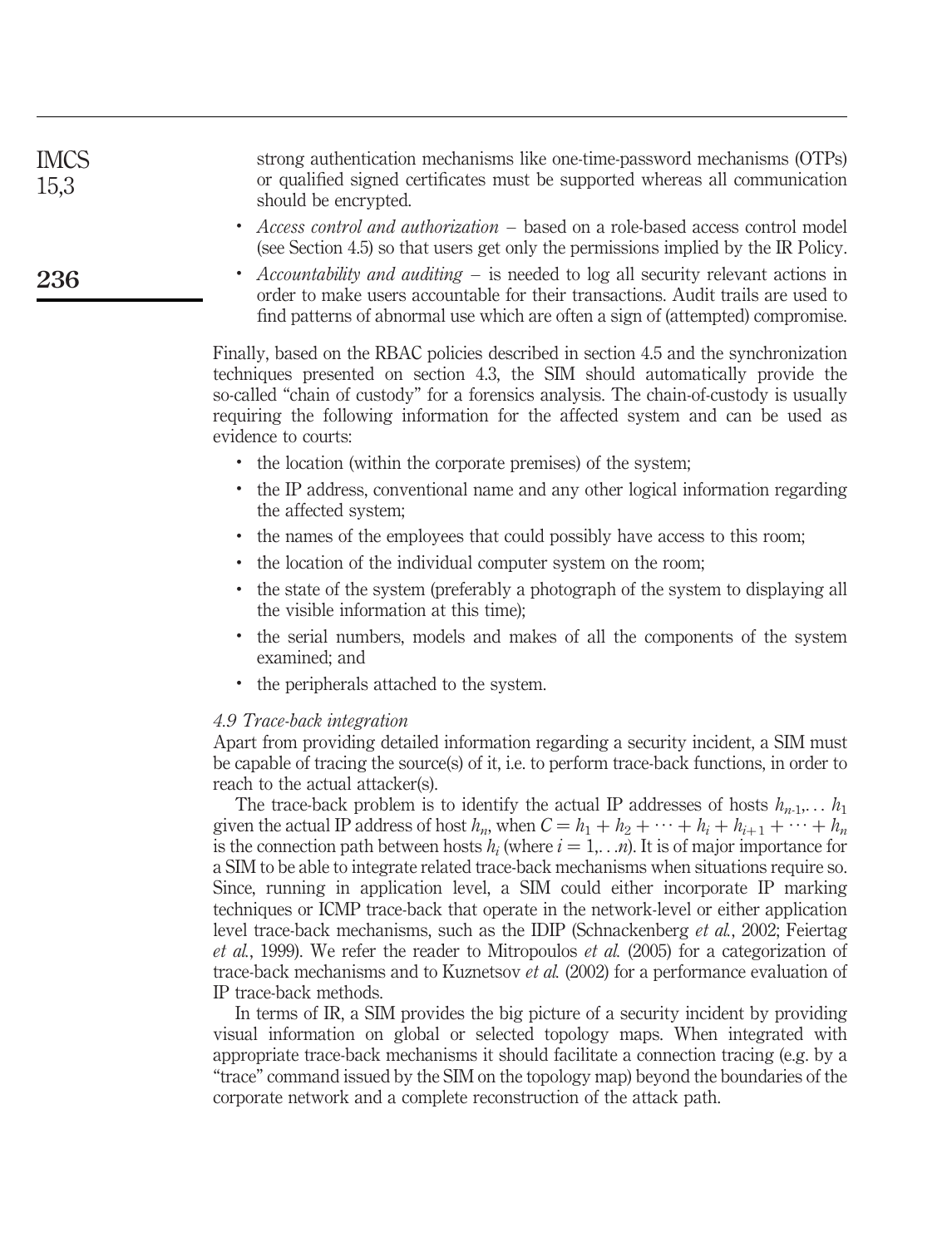# 4.10 Visualization enhancements

Modern SIMs offer a real-time monitoring of the security incidents as well as associated response actions or short description of the attacks in progress (or attacks remediated). An IR policy, however, requires global knowledge of the underlying IT infrastructure, so it is of major importance that a SIM console provides – at least – the following visualization enhancements:

- (1) network and system topology maps;
- (2) attack path (by importing trace-back information as described in Section 4.8);
- (3) time-line of events (to fulfill the Forensic requirements described in Section 4.7);
- (4) executive and technical briefings and reports based on:
	- . collecting and correlating the security events that form an incident;
	- . the forensic information provided; and
	- . the short/complete attack description according to the knowledge base and the vulnerability lists supported.
- (5) access to the raw security logs as well as links to the correlated information; and
- (6) a selection menu for associated response actions to a security incident (e.g. stop a session, block a connection, reset a connection, trace an attack, record a session, etc.) according to the formal description of the IR policy.

Figure 4 shows an integrated distributed SIM architecture, including the corporate elements that participate in an IR Policy in an attempt to facilitate the automated response process as well as to assist in the global overview of any security incident.

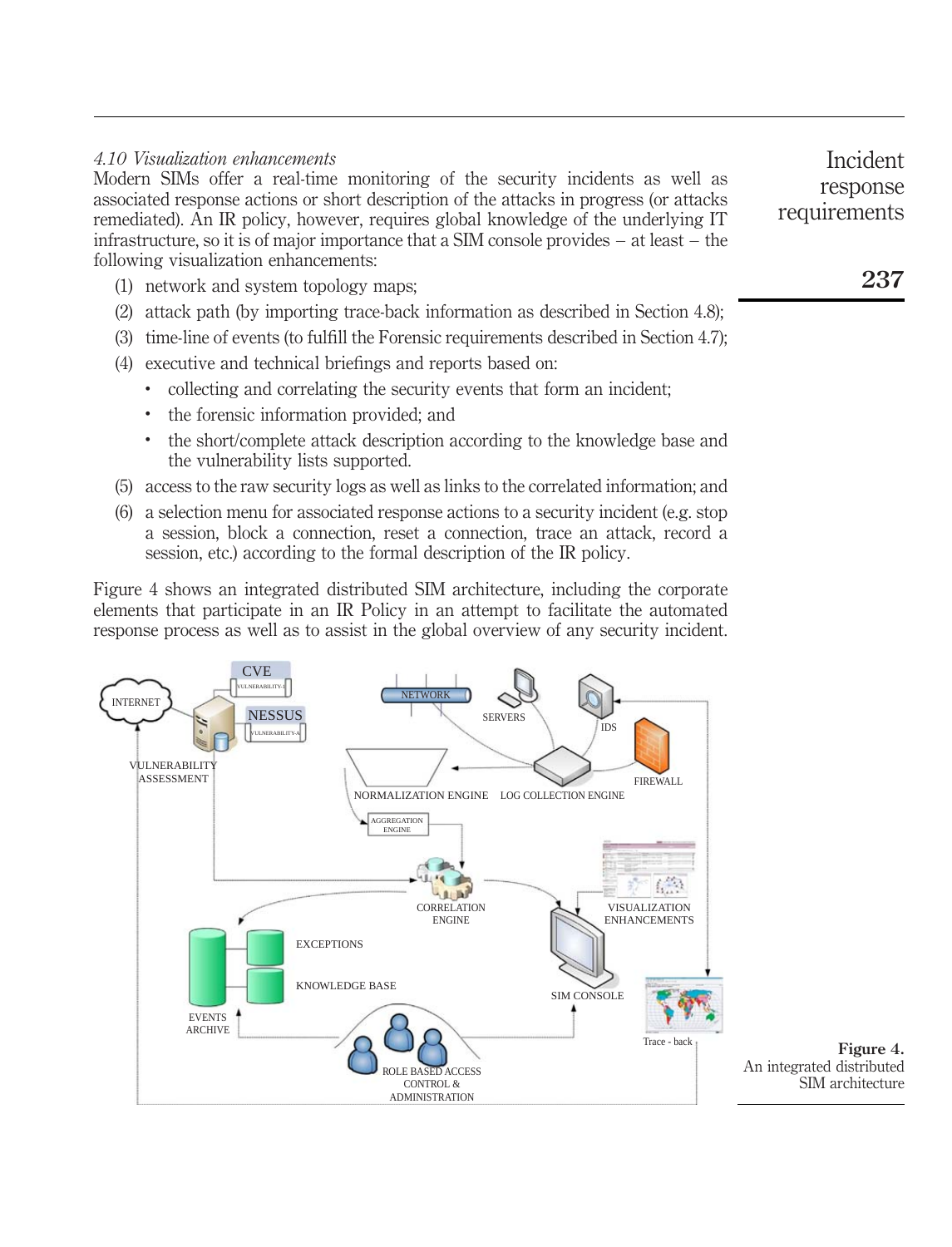The nature of a SIM system is by definition distributed due to the involvement of various wide-spread components.

#### 4.11 IR policy evaluation

Finally, the importance of policy evaluation in terms of IR is of major significance, since response actions to security incidents may require the adjustment or the refinement of the security policy.

Use of a SIM significantly assists in this by reducing the number of false positive alerts (by correlating security information, therefore producing alarms only for actual events). A SIM is primarily based on the configuration of the existing security mechanisms installed in a corporate environment and is not itself another security mechanism, so the issue of false negatives still remains open and should not be underestimated.

Integration of a SIM with a security policy compliance tool would be beneficial for an organization, but this implementation feature has not yet been addressed in terms of IR by the vendors. Such a policy compliance and validation tool implementation could be supported by a number of existing formal policy specification languages (Damianou et al., 2001). This approach could lead in the development of policy based security models using artificial intelligence techniques for the purpose of managing synergy, conflict and compliance between activated policies. Furthermore, this approach would allow for adaptive policies based on the incident's significance and magnitude as well as the appropriate remedy actions.

#### 5. Conclusions and future work

In this paper, we proposed fundamental IR Policy requirements for SIMs. In turn, we proposed a role-based access control approach for a corporate IR capability with the use of such a system. Finally, we proposed various mechanisms that could be mandated by appropriate adaptive policies for enhancing the overall security of a SIM. It is among our next immediate steps to evaluate different categories of SIMs in our academic environment in order to assess the IR features they provide. Furthermore, our main target is to develop an open-source prototype for the description of specific responses and by integrating the proposed requirements into a SIM try to automatically adjust these responses to real security incidents. In addition, it is in our purpose to develop an overall policy-based security framework for handling the IR requirements and structuring the management tasks induced from these requirements.

#### References

- Aberdeen Group (2003), "Turning IT security into effective business risk management", An Executive White Paper, available at: www.ca.com
- Arvidsson, J., Cormack, A., Demchenko, Y. and Meijer, J. (2001), "TERENA's incident object description and exchange format requirements", RFC 3067, available at: www.ietf.org
- BSI (1999), Information Security Management, BS7799, Part 1: Code of Practice for Information Security Management, BSI, Bonn.
- CERT Advisory CA-2001-26 (2001), Nimda Worm, available at: www.cert.org
- Chien, E. and Ször, P. (2002), "Blended attacks exploits, vulnerabilities and buffer-overflow techniques in computer viruses", paper presented at Virus Bulletin Conference, New Orleans, LA, September.

IMCS 15,3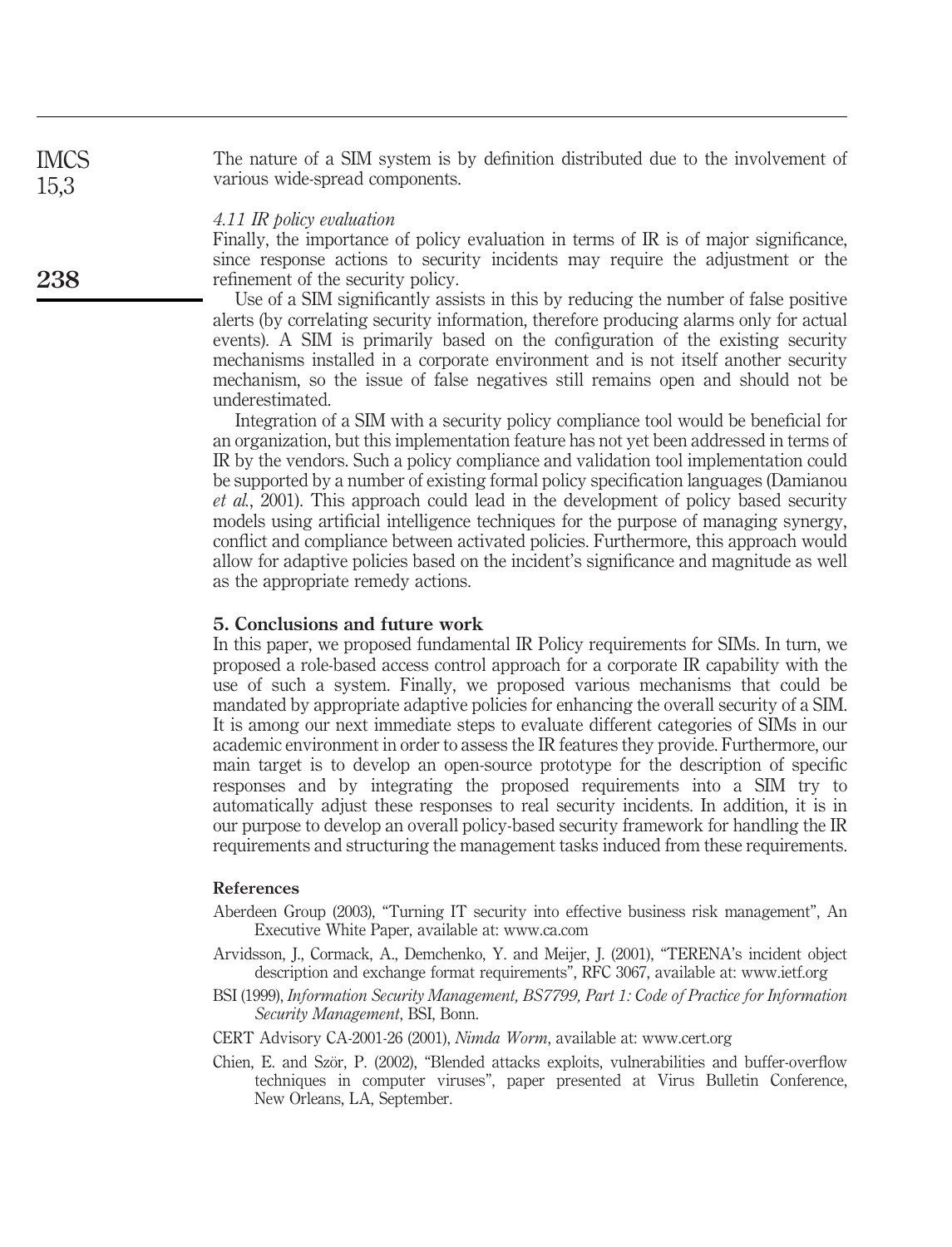|                           | Chuvakin, A. (2004), "Security event analysis through correlation", <i>Information Systems Security</i> , |  |  |
|---------------------------|-----------------------------------------------------------------------------------------------------------|--|--|
| Vol. 13 No. 2, pp. 13-18. |                                                                                                           |  |  |

- Damianou, N., Dulay, N., Lupu, E. and Sloman, M. (2001), "The ponder policy specification language", Proceedings of Policy 2001: Workshop on Policies for Distributed Systems and Networks, Bristol, Volume 1995 of Lecture Notes in Computer Science.
- Debar, H., Curry, D. and Feinstein, B. (2005), "The intrusion detection message exchange format (IDMEF), (internet-draft)", available at: www.ietf.org
- Eckmann, S., Vigna, G. and Kemmerer, R. (2002), "STATL: an attack language for state-based intrusion detection", Journal of Computer Security, Vol. 10 Nos 1/2, pp. 71-104.
- Feiertag, R., Kahn, C., Porras, P., Schnackenberg, D., Staniford-Chen, S. and Tung, B. (1999), "A common intrusion specification language", available at: http://people.emich.edu/ pstephen/
- Ferraiolo, D.F. et al. (2001), "Proposed NIST standard for role-based access control", ACM Transactions on Information and System Security, Vol. 4 No. 3, pp. 224-74.
- Gula, R. (2005), "Correlating IDS alerts with vulnerability information", White paper, Tenable Network Security, available at: www.tenablesecurity.com
- Hansman, S. (2003) A Taxonomy of Network and Computer Attack Methodologies, technical report, Department of Computer Science and Software Engineering, University of Canterbury, Christchurch.
- IETF (1992), Request for Comments (RFC) 1305, Network Time Protocol (Version 3) Specification, Implementation and Analysis, available at: www.ietf.org
- ISO (1995), ISO/IEC JTC1/SC21, Basic Reference Model of Open Distributed Processing, Part 2: Descriptive Model, ITU-T X.903-ISO/IEC 10746-3, ISO, Geneva.
- Krugel, C., Toth, T. and Kerer, C. (2001), "Decentralized event correlation for intrusion detection", Proceedings of Information Security and Cryptology, Volume 2288 of Lecture Notes in Computer Science.
- Kruse, W. and Heiser, J. (2002), Computer Forensics, Addison-Wesley, Ontario.
- Kuznetsov, V., Simkin, A. and Sandström, H. (2002), "An evaluation of different IP trace-back approaches", Proceedings of Information and Communications Security: 4th International Conference, ICICS 2002, Singapore, Volume 2513 of Lecture Notes in Computer Science.
- Lupu, E. and Sloman, M. (1997), "Towards a role based framework for distributed systems management", Journal of Network and Systems Management, Vol. 5 No. 1, pp. 5-30.
- Mitropoulos, S., Patsos, D. and Douligeris, C. (2005), "Network forensics: towards a classification of trace-back mechanisms", Proceedings of Security and Privacy for Emerging Areas in Communication Networks, Workshop of the 1st International Conference on Network Forensics, Athens.
- Mitropoulos, S., Patsos, D. and Douligeris, C. (2006), "On incident handling and response: a state-of-the-art approach", Computers and Security, Vol. 25 No. 5, pp. 351-70.
- NIST (2004), Computer Security Incident Handling Guide, NIST Special Publication 800-61, NIST, Gaithersburg, MD.
- Sandhu, R., Bhamidipati, V. and Munawer, Q. (1999), "The ARBAC97 model for role-based administration of roles", ACM Transactions on Information and System Security (TISSEC), Vol. 2 No. 1.
- Schnackenberg, D., Djahandari, K., Reid, T. and Wilson, B. (2002), Cooperative Intrusion Trace-back and Response Architecture (CITRA), Boeing Phantom Works and NAI Labs, Prepared Under Contract N66001-01-C-8048 for Space and Naval Warfare System Center (SSC), San Diego, CL.

requirements

239

Incident response